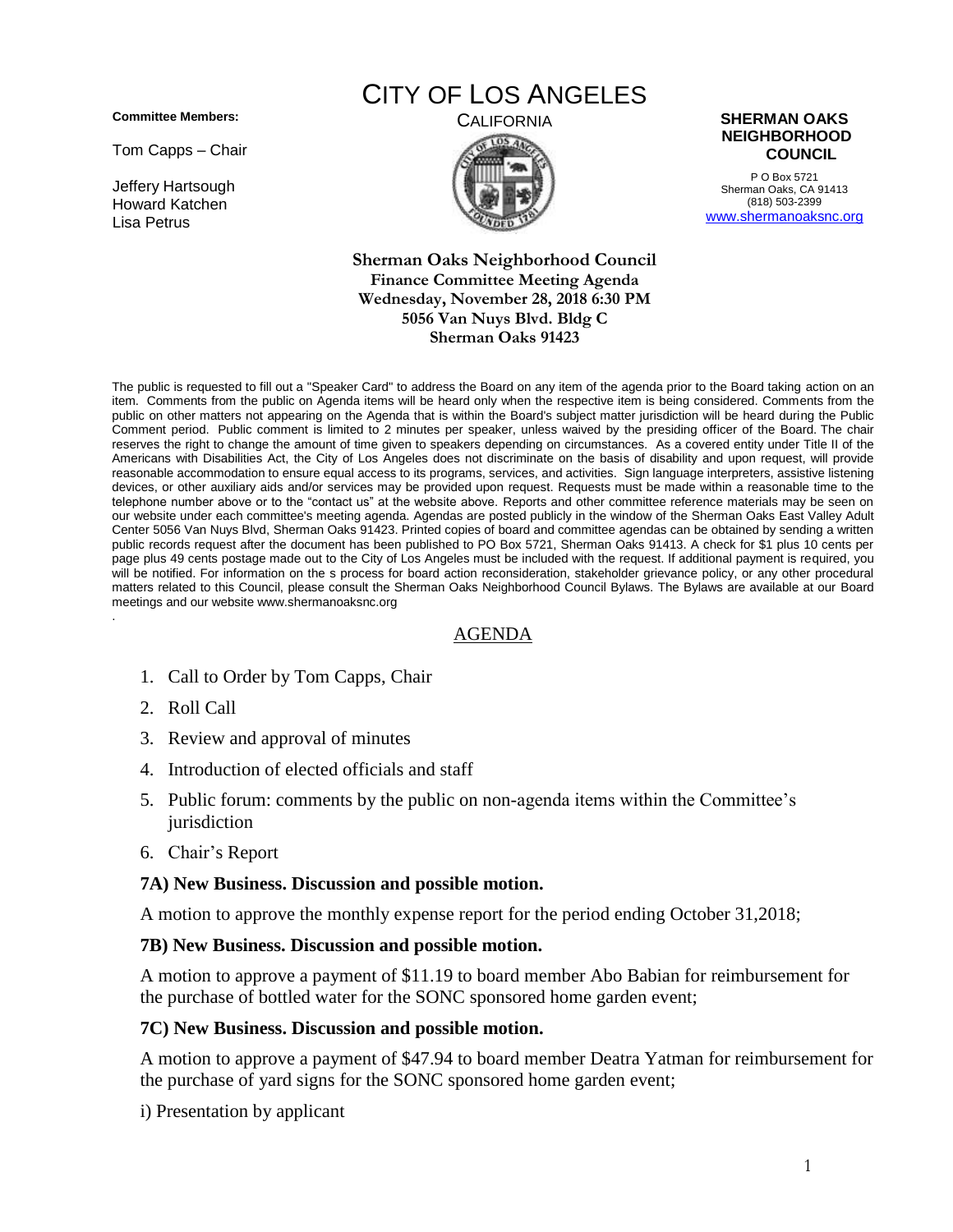- ii) Public comment and discussion
- iii) Committee discussion and possible motion and vote

### **7D) New Business. Discussion and possible motion.**

A motion from the SONC Public Safety Committee for funding of up to \$1,000 for three (3) emergency preparedness workshops. Funding shall include facility rental fees, marketing material, branded give-a-ways, refreshments and the purchase of up to six A-Frame directional signs with SONC branding.

- i) Presentation by applicant
- ii) Public comment and discussion
- iii) Committee discussion and possible motion and vote

### **7E) New Business. Discussion and possible motion.**

A Motion from the SONC Public Safety Committee for funding of up to \$1,000 for seven (7) CERT training classes. Funding shall include facility rental fees, marketing material, SONC branded give-a-ways, CERT kits and refreshments.

i) Presentation by applicant

- ii) Public comment and discussion
- iii) Committee discussion and possible motion and vote

## **7F) New Business. Discussion and possible motion.**

A Motion from the SONC Public Safety Committee for funding of up to \$1,000 for three Neighborhood Watch forums.

Funding shall include facility rental fees, marketing material, SONC branded give-a-ways and refreshments.

- i) Presentation by applicant
- ii) Public comment and discussion
- iii) Committee discussion and possible motion and vote

### **7G) New Business. Discussion and possible motion.**

A motion to approve a Neighborhood Purposes Grant by Hope Mill, Inc, a 501 3.C non profit corporation for up to \$2,500 for the purchase of 500 backpacks, which will then be filled with food, water, clothing, and essential personal care items, and distributed at 6 Homeless Connect events in the San Fernando Valley.;

- i) Presentation by applicant
- ii) Public comment and discussion
- iii) Committee discussion and possible motion and vote